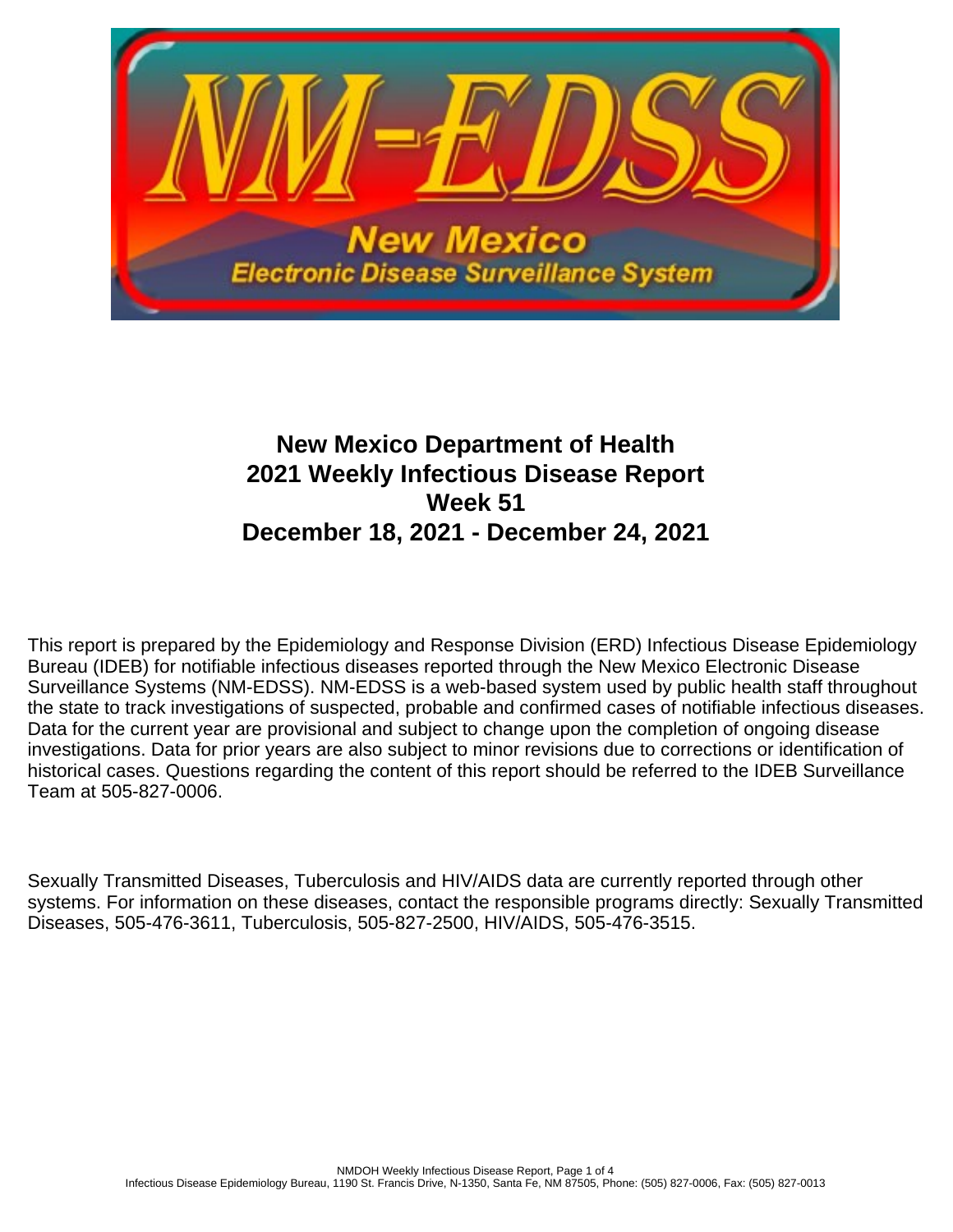## **Monthly Trends for Selected Notifiable Infectious Diseases As of December 24, 2021**

Includes probable and confirmed cases only.

Data for the current year are provisional and may change significantly upon the completion of ongoing investigations. Data for prior years are also subject to minor revisions due to corrections or identification of historical cases.

#### **Number of Reported Cases of Campylobacteriosis by Month**



2021 --- Average, last 5 years





 **Number of Reported Cases of Pertussis by Month**

Number of Reported cases

Number of Reported cases

 $0 -$ 

20

40

60

80

100

2021 --- Average, last 5 years

Month Jan Feb Mar Apr May Jun Jul Aug Sep Oct Nov Dec





2021 --- Average, last 5 years







NMDOH Weekly Infectious Disease Report, Page 2 of 4<br>Infectious Disease Epidemiology Bureau, 1190 St. Francis Drive, N-1350, Santa Fe, NM 87505, Phone: (505) 827-0006, Fax: (505) 827-0013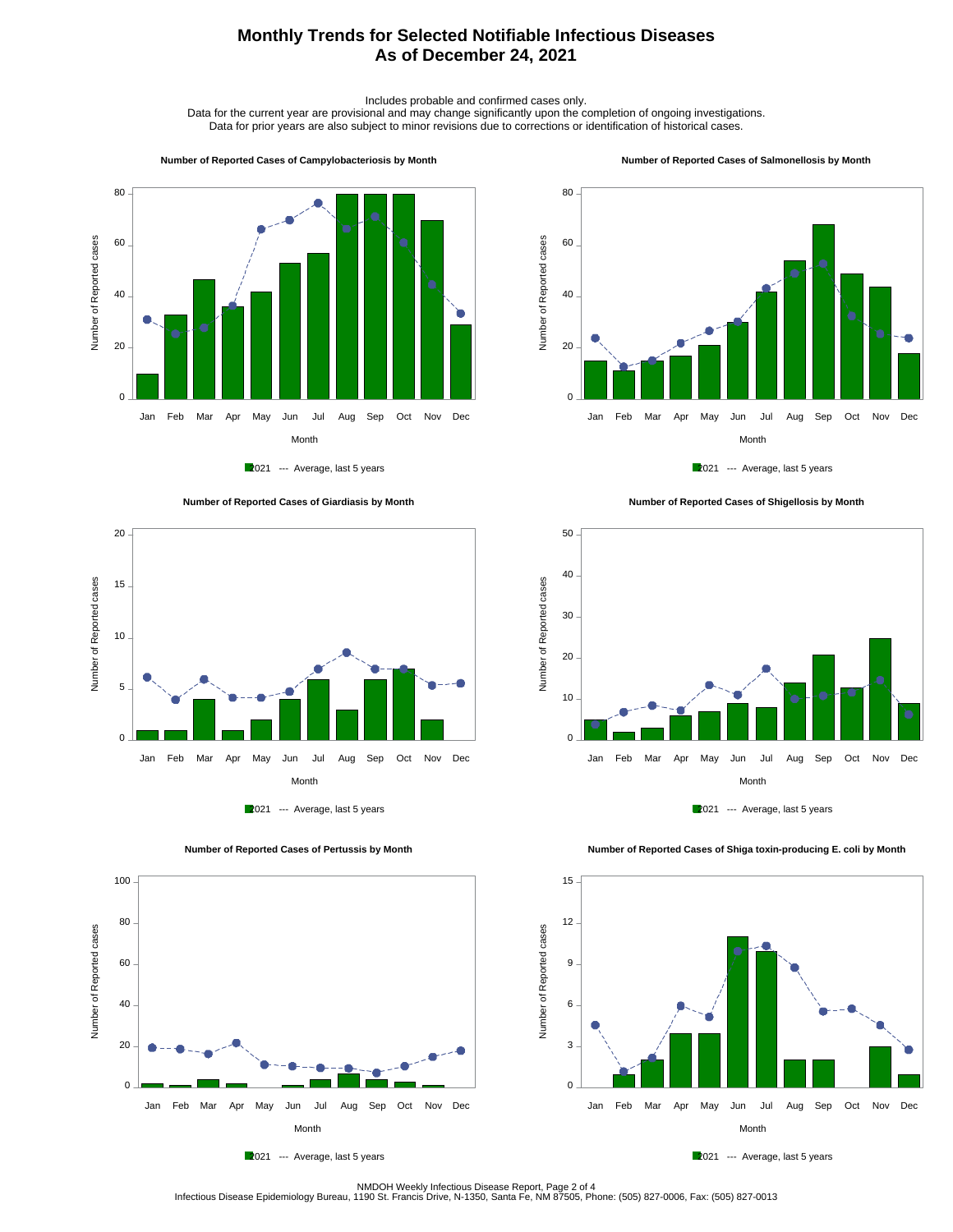## **Summary of Notifiable Infectious Diseases Reported to the New Mexico Electronic Disease Surveillance System (NM-EDSS) As of December 24, 2021**

Includes probable and confirmed cases only.<br>Data for the current year are provisional and may change significantly upon the completion of ongoing investigations.<br>Data for prior years are also subject to minor revisions due

| Condition                                         | <b>This</b><br>week | 5-year<br>weekly<br>average | Week<br>diff | Last 4<br>weeks | 5-year<br>4-week<br>average | Last 4<br>weeks<br>diff | <b>YTD</b><br>2021 | 5-year<br><b>YTD</b><br>average | <b>YTD</b><br>diff | Total<br>2020 | Total<br>2019  |
|---------------------------------------------------|---------------------|-----------------------------|--------------|-----------------|-----------------------------|-------------------------|--------------------|---------------------------------|--------------------|---------------|----------------|
| 2019 Corona Virus                                 | 4521                | 2301                        | 2220         | 30715           | 9679                        | 21036                   | 192623             | 26478                           | 166145             | 149485        | 0              |
| Acute flaccid myelitis                            | 0                   | $\pmb{0}$                   | $\mathsf 0$  | $\pmb{0}$       | $\mathsf 0$                 | $\mathsf 0$             | $\pmb{0}$          | $\mathbf{1}$                    | $-1$               | 0             | 0              |
| Amebiasis                                         | 0                   | $\pmb{0}$                   | 0            | $\mathbf 0$     | 0                           | 0                       | 0                  | $\pmb{0}$                       | 0                  | 0             | 0              |
| Botulism, foodborne                               | 0                   | $\mathbf 0$                 | 0            | $\mathbf 0$     | $\pmb{0}$                   | 0                       | 0                  | 0                               | 0                  | 0             | 0              |
| Botulism, infant                                  | 0                   | $\pmb{0}$                   | 0            | $\mathbf 0$     | $\pmb{0}$                   | $\mathsf 0$             | $\overline{2}$     | $\pmb{0}$                       | $\overline{2}$     | $\mathbf{1}$  | $\mathbf{1}$   |
| Botulism, wound                                   | 0                   | $\pmb{0}$                   | 0            | $\mathbf 0$     | $\pmb{0}$                   | $\mathsf 0$             | 5                  | $\overline{2}$                  | 3                  | $\mathbf{1}$  | 3              |
| <b>Brucellosis</b>                                | 0                   | $\pmb{0}$                   | $\mathsf 0$  | $\mathbf 0$     | $\pmb{0}$                   | $\pmb{0}$               | $\overline{2}$     | 0                               | 2                  | 0             | $\mathbf{1}$   |
| Campylobacteriosis                                | 6                   | $\overline{7}$              | $-1$         | 37              | 33                          | $\overline{\mathbf{4}}$ | 639                | 609                             | 30                 | 458           | 689            |
| Chikungunya Virus                                 | 0                   | $\pmb{0}$                   | 0            | $\mathbf 0$     | $\pmb{0}$                   | 0                       | $\mathbf{1}$       | $\mathbf{1}$                    | 0                  | 0             | 2              |
| Cholera                                           | 0                   | $\pmb{0}$                   | 0            | $\mathbf 0$     | $\pmb{0}$                   | $\mathsf 0$             | $\mathbf{1}$       | $\pmb{0}$                       | $\mathbf{1}$       | 0             | 0              |
| Colorado Tick Fever                               | 0                   | $\pmb{0}$                   | 0            | $\mathbf 0$     | $\pmb{0}$                   | $\mathsf 0$             | 0                  | $\pmb{0}$                       | 0                  | 0             | 0              |
| Cryptosporidiosis                                 | 0                   | $\mathbf{1}$                | $-1$         | $\sqrt{2}$      | $\overline{\mathbf{c}}$     | $\mathsf 0$             | 66                 | 80                              | $-14$              | 36            | 83             |
| Cyclosporiasis                                    | $\mathbf{1}$        | $\pmb{0}$                   | $\mathbf{1}$ | $\mathbf{1}$    | 0                           | $\mathbf{1}$            | 12                 | 6                               | 6                  | 6             | 16             |
| Cysticercosis (Taenia solium)                     | 0                   | $\pmb{0}$                   | 0            | 0               | $\pmb{0}$                   | 0                       | 0                  | $\mathbf{1}$                    | $-1$               | $\mathbf{1}$  | 0              |
| Dengue Fever                                      | 0                   | $\pmb{0}$                   | 0            | $\mathbf 0$     | $\pmb{0}$                   | 0                       | 0                  | $\overline{\mathbf{c}}$         | $-2$               | $\mathbf{1}$  | $\overline{c}$ |
| Ehrlichiosis, chaffeensis                         | 0                   | $\pmb{0}$                   | 0            | $\mathbf 0$     | $\pmb{0}$                   | 0                       | 0                  | $\pmb{0}$                       | 0                  | 0             | 0              |
| Giardiasis                                        | $\pmb{0}$           | $\mathbf{1}$                | $-1$         | $\mathbf 0$     | 5                           | $-5$                    | 37                 | 69                              | $-32$              | 47            | 68             |
| Group A Streptococcus, invasive                   | 3                   | 6                           | $-3$         | 29              | 23                          | 6                       | 344                | 302                             | 42                 | 321           | 340            |
| Group B Streptococcus, invasive                   | $\mathbf{1}$        | 4                           | -3           | 18              | 15                          | 3                       | 203                | 237                             | $-34$              | 235           | 249            |
| Haemophilus influenzae, invasive                  | 0                   | $\mathbf{1}$                | $-1$         | 4               | 4                           | 0                       | 20                 | 46                              | $-26$              | 29            | 49             |
| Hansen disease (Leprosy)                          | 0                   | $\pmb{0}$                   | 0            | $\mathbf 0$     | 0                           | $\mathsf 0$             | 0                  | $\pmb{0}$                       | 0                  | 0             | 0              |
| Hantavirus pulmonary syndrome                     | $\pmb{0}$           | $\pmb{0}$                   | $\mathsf 0$  | $\pmb{0}$       | $\pmb{0}$                   | $\mathsf 0$             | $\mathbf{1}$       | 3                               | $-2$               | $\mathbf{1}$  | 3              |
| Hemolytic uremic synd, postdiarrheal              | 0                   | $\mathbf 0$                 | 0            | $\mathbf 0$     | 0                           | 0                       | 0                  | $\mathbf{1}$                    | $-1$               | 0             | $\mathbf{1}$   |
| Hepatitis A, acute                                | 0                   | $\mathbf{1}$                | $-1$         | $\mathbf{1}$    | 2                           | $-1$                    | 6                  | 35                              | $-29$              | 10            | 138            |
| Hepatitis B Viral Infection, Perinatal            | 0                   | $\mathbf 0$                 | $\pmb{0}$    | $\mathbf 0$     | 0                           | 0                       | $\mathbf{1}$       | $\mathbf{1}$                    | 0                  | $\mathbf{1}$  | $\overline{2}$ |
| Hepatitis B virus infection, Chronic              | 0                   | $\mathsf 3$                 | $-3$         | 4               | 11                          | $-7$                    | 116                | 133                             | $-17$              | 103           | 151            |
| Hepatitis B, acute                                | 0                   | $\pmb{0}$                   | $\pmb{0}$    | $\pmb{0}$       | 0                           | $\pmb{0}$               | $\mathbf{1}$       | $\overline{\mathbf{c}}$         | $-1$               | 0             | 5              |
| Hepatitis C Virus Infection, chronic or resolved* | 15                  | 34                          | $-19$        | 68              | 156                         | $-88$                   | 140                | 2380                            | $-2240$            | 20            | 4741           |
| Hepatitis C, acute                                | 0                   | $\mathbf{1}$                | $-1$         | 0               | $\overline{2}$              | $-2$                    | 0                  | 23                              | $-23$              | $\mathbf{1}$  | 14             |
| Hepatitis E, acute                                | 0                   | $\pmb{0}$                   | 0            | 0               | 0                           | 0                       | 0                  | 0                               | 0                  | 0             | $\mathbf{1}$   |
| Influenza-associated Pediatric Mortality          | 0                   | $\pmb{0}$                   | $\mathsf 0$  | $\pmb{0}$       | $\pmb{0}$                   | $\mathsf 0$             | 0                  | $\overline{a}$                  | $-2$               | 3             | 4              |
| Legionellosis                                     | 0                   | $\pmb{0}$                   | $\pmb{0}$    | $\pmb{0}$       | $\mathbf{1}$                | $-1$                    | 23                 | 19                              | 4                  | 17            | 20             |
| Listeriosis                                       | 0                   | $\pmb{0}$                   | $\pmb{0}$    | $\mathbf{1}$    | $\pmb{0}$                   | $\mathbf{1}$            | 3                  | 3                               | 0                  | 4             | 0              |
| Lyme disease                                      | 0                   | $\pmb{0}$                   | 0            | $\pmb{0}$       | 0                           | 0                       | $\overline{2}$     | 3                               | $-1$               | 0             | $\overline{7}$ |
| Malaria                                           | 0                   | $\pmb{0}$                   | 0            | 0               | 0                           | 0                       | $\mathbf{1}$       | $\overline{2}$                  | $-1$               | $\mathbf{1}$  | $\overline{2}$ |
| Measles (Rubeola)                                 | 0                   | $\pmb{0}$                   | 0            | $\pmb{0}$       | 0                           | $\pmb{0}$               | $\mathbf{1}$       | 0                               | $\mathbf{1}$       | 0             | $\mathbf{1}$   |

\*Data are affected by significant reporting delays